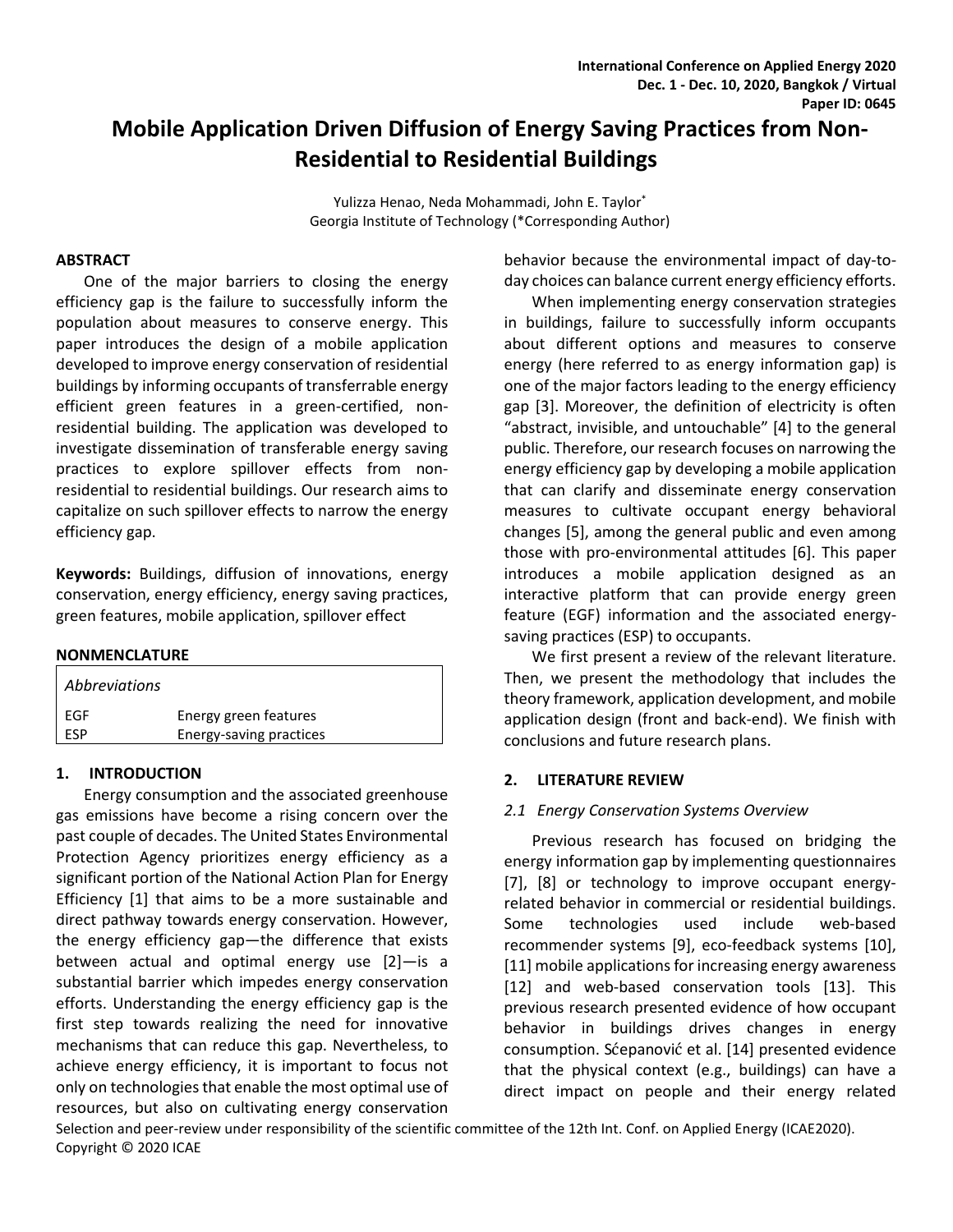behavior. In other words, the built environment has a potential to impact the energy behavior of its occupants; however, we further argue that this impact has the potential to diffuse from one setting to another, particularly in terms of spillovers across building types.

# *2.2 Non-residential to Residential Spillover Effects*

Despite an abundance of research on occupant energy-saving behavior in commercial or residential buildings, the spillover effect of occupant proenvironmental behaviors from one building type to another is limited. Davis et al. [8] identified a positive correlation between work and home attitudes and behaviors. Others studied the relationship between work and home behaviors [15], [16] examining nuances in relational differences in home and work environments.

Recently, Lin and Azar [17] explored patterns of, and links between, energy conservation at work and at home. This survey-based study—narrowly focused on the likelihood of equivalent behaviors performed at work and at home—found a positive relationship between work and home energy-saving behaviors, providing some evidence of potential positive spillover effects. Here, we focus on targeting the diffusion of energy-saving practices from a non-residential, green-certified building to residential settings through a mobile application. Offering energy-saving information through a mobile application, which has a high adoption rate by the general public [7], has the potential to improve awareness, encourage energy conservation behavior, and generate positive spillover effects across building types. In particular, we focus on providing examples of implemented EGF in a non-residential building that can potentially impact occupants' ESP at home.

Furthermore, this paper also focuses on the diffusion of information from person to person which implies communication of EGF and ESP from the information receiver to others. The latter constitutes the sharing of information with others to expand the potential impact that this energy efficient information has and multiplying the overall energy conservation measures to reduce the energy efficiency gap.

# **3. METHODS**

This paper introduces a mobile application that familiarizes users with EGF in a green-certified nonresidential building and the transferable ESP that the occupant can implement at home. Taking the general preference for smartphone energy-saving applications [7] into consideration, a mobile application was selected. Exploiting everyday technology used by occupants (i.e., smartphones) may enhance positive spillover effects.

# *3.1 Testbed Building*

The Kendeda Building at the Georgia Institute of Technology was selected as the testbed building. This is a net-positive building constructed to create a space that can demonstrate that an energy-positive commercial building is feasible in the hot and humid climate of the southeast of the United States. The term energy-positive implies that the building needs to generate more energy than it consumes by employing renewable energy technology and energy efficient features.

# *3.2 Diffusion of Innovations Theory-based Design*

The design of this mobile application is based on the theory of diffusion of innovations. This theory depends on the type of innovation, communication channel, time and the social system [18]. Similarly, the application is designed as a communication channel to provide EGF information to occupants while employing the innovation-decision process from awareness to implementation of ESP [19].

# *3.3 Application Development*

The user interface is designed to bridge the energy information gap by informing occupants of current energy efficient technology (i.e., EGF) applied in the Kendeda Building, but the same framework could be applied to other buildings.

# 3.3.1 Framework design

The information provided through the mobile application is intended to increase the awareness of occupants, specifically of the technology that reduces the energy burden of the day-to-day activities invested in the Kendeda Building. When occupants learn that the features implemented in non-residential buildings are successful in reducing their impact on climate change, it can potentially influence occupants to take related energy-saving decisions and actions at home. By providing transferable ESP, we expand the occupants' knowledge from non-residential EGF to energy-saving behaviors in the residential sector. Table 1 provides a parallel comparison of the qualitative data of Kendeda Building EGF and residential ESP by function. This constitutes the core framework for the mobile application design.

# 3.3.2 Mobile application front-end design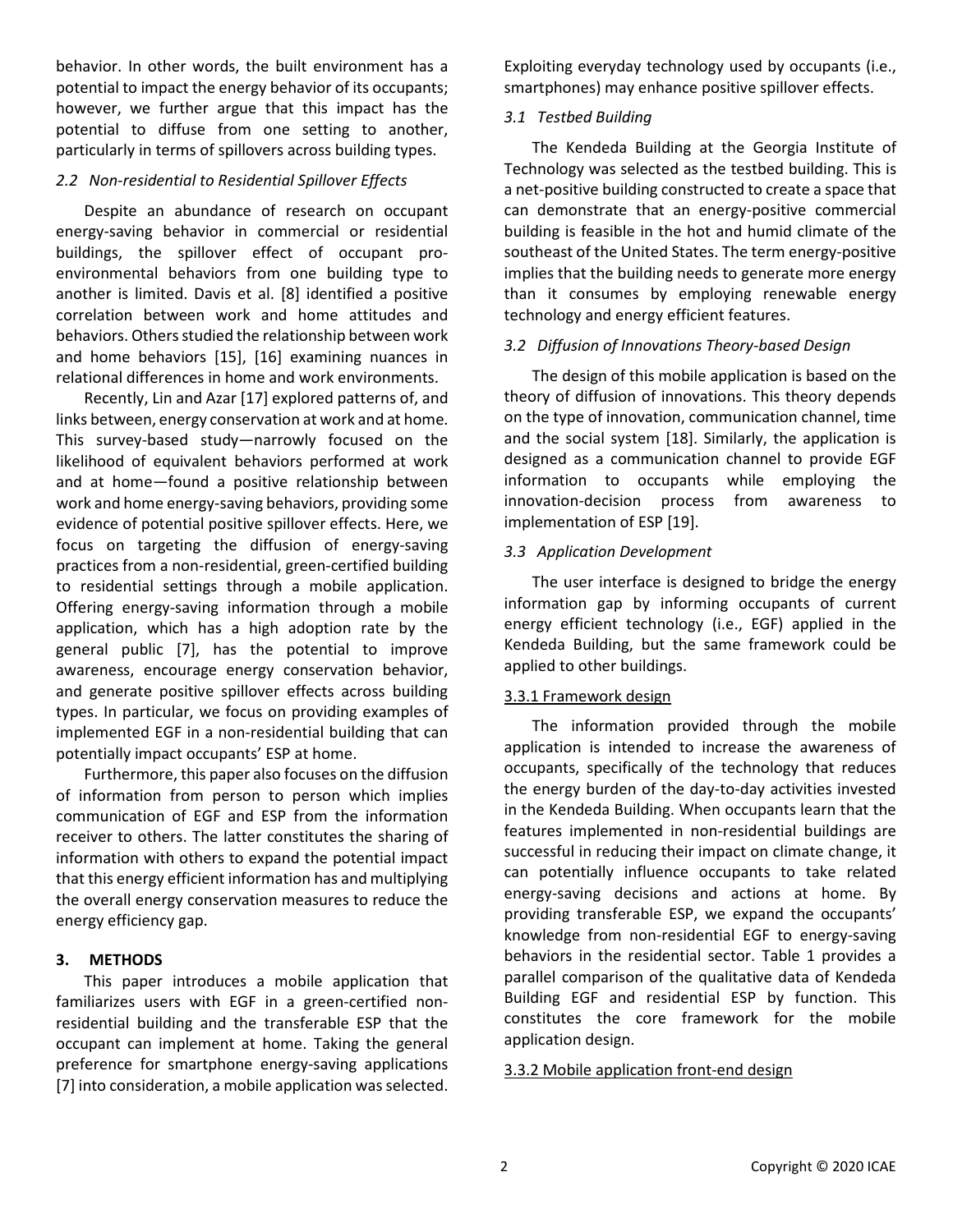| Table 1 Energy green features (EGF) vs. Energy-saving practices |
|-----------------------------------------------------------------|
| (ESP) by function                                               |

| <b>Function</b>                                 | Kendeda EGF                                                                                    | <b>Residential ESP</b>                                                                                       |
|-------------------------------------------------|------------------------------------------------------------------------------------------------|--------------------------------------------------------------------------------------------------------------|
| Renewable<br>Energy<br>Production               | PV solar panel array<br>used as the only source<br>of energy                                   | Purchase personalized solar<br>home gadgets to reduce<br>electricity used to charge devices                  |
| Reducing<br>HVAC<br>Energy<br>Demand            | High volume ceiling fans<br>to reduce temperature<br>set point and achieve<br>occupant comfort | Turn on ceiling fans to raise<br>thermostat setting for cooling<br>about 4°F with no reduction in<br>comfort |
|                                                 | Radiant flooring system:<br>heating and cooling<br>floors for direct<br>occupant comfort       | Adjust thermostat setpoints for<br>daytime/nighttime and occupied/<br>unoccupied settings                    |
|                                                 | Canopy and automatic<br>blinds provide shade to<br>building                                    | Use blinds and curtains at home<br>to reduce heat and cold intrusion,<br>depending on the season             |
| Reducing<br>Lighting<br><b>Energy</b><br>Demand | Skylights and clerestory<br>windows for continuous<br>daylighting in building                  | Incorporate daylighting to bring<br>sunlight into the home                                                   |
|                                                 | Motion-activated<br>energy efficient lights                                                    | Purchase energy efficient LED<br>light bulbs                                                                 |

The mobile application design is centered on the social construction of innovation decision making presented in [19]. Therefore, the order in which each frame is presented to the user is specifically designed to present the user with the required information in the innovation decision process [19]. The innovation decision process is based on the prior conditions inherent to each person, i.e., attitudes, beliefs, and previous and existing behaviors. After understanding the user's prior conditions, the decision process depends on the knowledge/awareness of the adopter and the level of persuasion or attractiveness of the innovation. Finally, a decision is made, implemented, and confirmed.

As previous studies have concluded, attitudetailored information has a higher probability of success [13]. In Figure 1a, we present the first user-interface screen that asks about the occupant's preferences regarding social/health, economical, or environmental feedback. This step is crucial to the framework of the decision process because it tailors the information to what is most important to the user, which increases the probability of adopting the ESP. In addition, our user interface follows a "context-aware recommender system" [20] based on the user's prior conditions to provide tailored information about Kendeda Building EGFs (Figure 1b) and residential ESP (Figure 1c).

To increase occupants' knowledge (Figure 1b), the mobile application is used as a persuasion mechanism that provides social/health (blue box), economical (yellow box), or environmental (green box) benefits of each energy-saving practice. Only the type of feedback selected in Figure 1a is presented to the app user in Figure 1b. This mobile application presents ESP from

known sources for occupants to decide to make a change and apply ESP at home. It is important to note that the mobile application gives the option to the user to provide residential energy-saving behaviors before any practices are presented to reduce imposing ideas on users (Figure 1b). Therefore, it is the choice of the user to receive any suggestions from the application. The final steps of the decision process are implementation and confirmation of the decision. Future phases of this ongoing research will measure these final steps through weekly surveys that will directly measure the change in attitudes, beliefs, and behaviors of mobile application users tested.

The mobile application framework is an extension of a community-scale energy feedback application [21]. For further details on the baseline of the aforementioned application, please refer to the methodology in [21].

#### 3.3.3 Mobile application back-end design

The current version of the mobile application is developed for iOS devices using XCode IDE (integrated development environment) and Swift 5 programming language. In this section, we focus on the mechanics that allow the mobile application to present the necessary information as required. The overall work on the back end involves differentiating tailored information from the beginning and pairing non-residential EGF with residential ESP.

In the introduction frame (Figure 1a), we add the PickerView object that provides multiple user-interface elements that lay out the prior conditions detailed in section 3.3.2. The interrelations between the UIPickerView selection and the information presented to the user in subsequent frames (e.g., Figure 1b) is coded with an "if" statement in the Swift code editor.

The EGF frame (Figure 1b) that intends to provide Kendeda Building information to the user presents the  $P_{\text{prior} \text{Condition}} \setminus P_{\text{prior} \text{Condition}}$ 



 **Figure 1 Mobile application framework: (a) Prior conditions, (b) Knowledge, (c) Persuasion.**